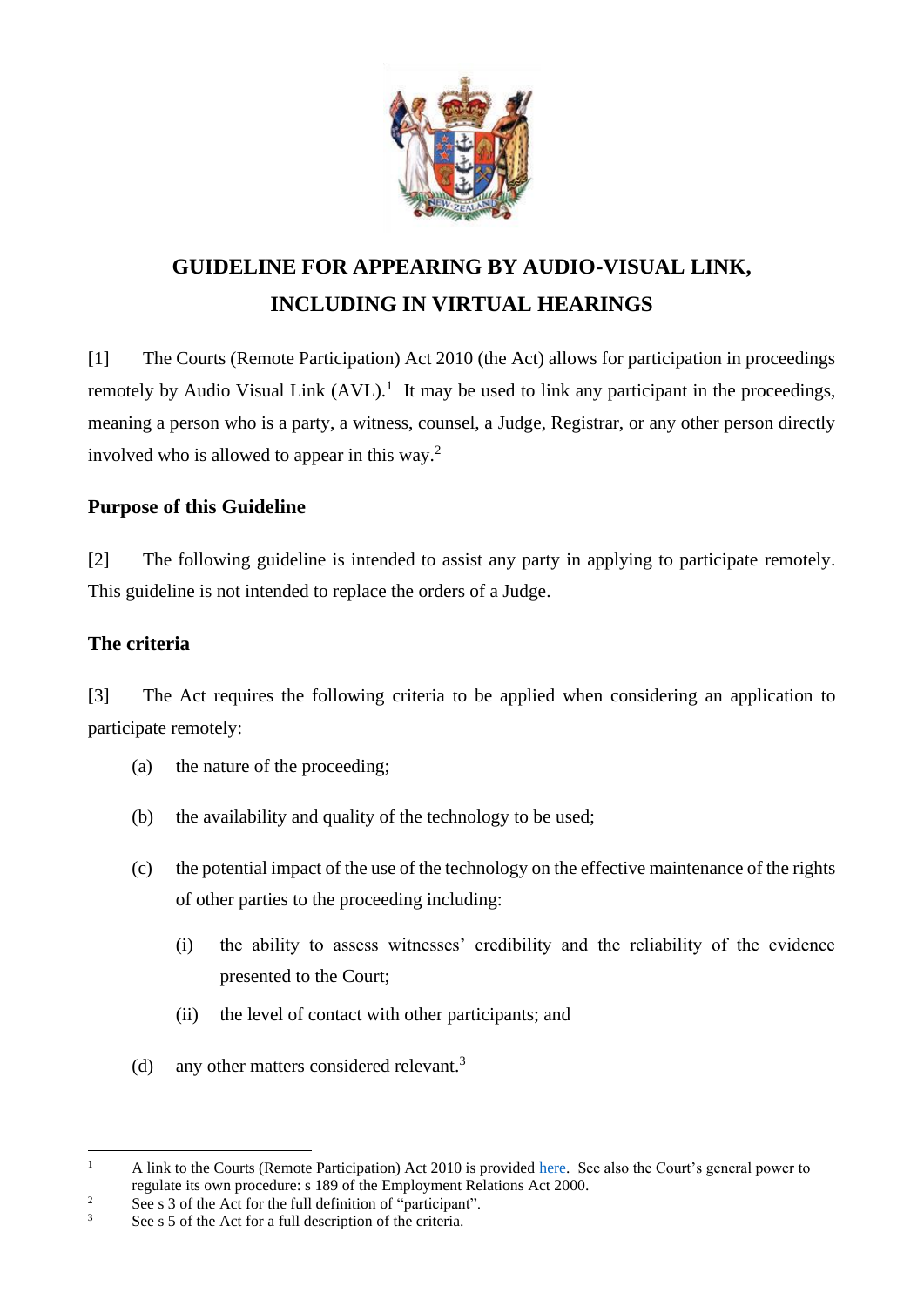[4] The use of remote participation is discretionary and is contingent on the Court being satisfied that it is appropriate considering the nature of the proceeding, and that the other criteria have been established and continue to apply. An order allowing a participant to appear remotely may be varied or revoked if the criteria no longer apply.<sup>4</sup>

[5] Orders may follow any application from the parties, or on Court's own motion whenever an appearance in person is not suitable.

# **Application**

[6] An application to participate remotely must be made in sufficient time to allow a decision to be made and, if granted, for all necessary arrangements to be completed before the link is required.

[7] To establish the criteria an application should specify the technology proposed to be used, the place from which the remote participation is proposed to occur and whether it is for a witness to give evidence or for any other type of participation allowed by the Act.<sup>5</sup>

[8] The flexibility of the Act allows remote participation from any suitable place. Generally, remote participation is by Virtual Meeting Rooms (VMR), a web-based videoconferencing system supported by the Ministry of Justice and Spark. A Judge may direct another suitable arrangement, however, for example an appearance from AVL-enabled courtroom or any other place suitable for remote participation. In some cases, a virtual hearing might be run using Microsoft Teams (Teams), a meeting solution that uses an internet browser or the Teams app.

[9] Unopposed applications may be granted on the papers. Opposed applications will be decided in the same way as other opposed applications. All successful applications are likely to result in orders to ensure the remote participation proceeds smoothly and efficiently. Orders may require the successful applicant to comply with instructions from the Registrar on matters such as the layout of the remote place to ensure the participant is not interrupted or distracted, the placement of the AVL equipment, and steps to maintain the quality of any image transmitted to the Court.

# **Remote place**

[10] The remote place will be expected to meet at least the following requirements:

(a) to allow remote participation without interruption or distraction;

 $\frac{4}{5}$  See ss 10(1) and (2).

See  $s$  5.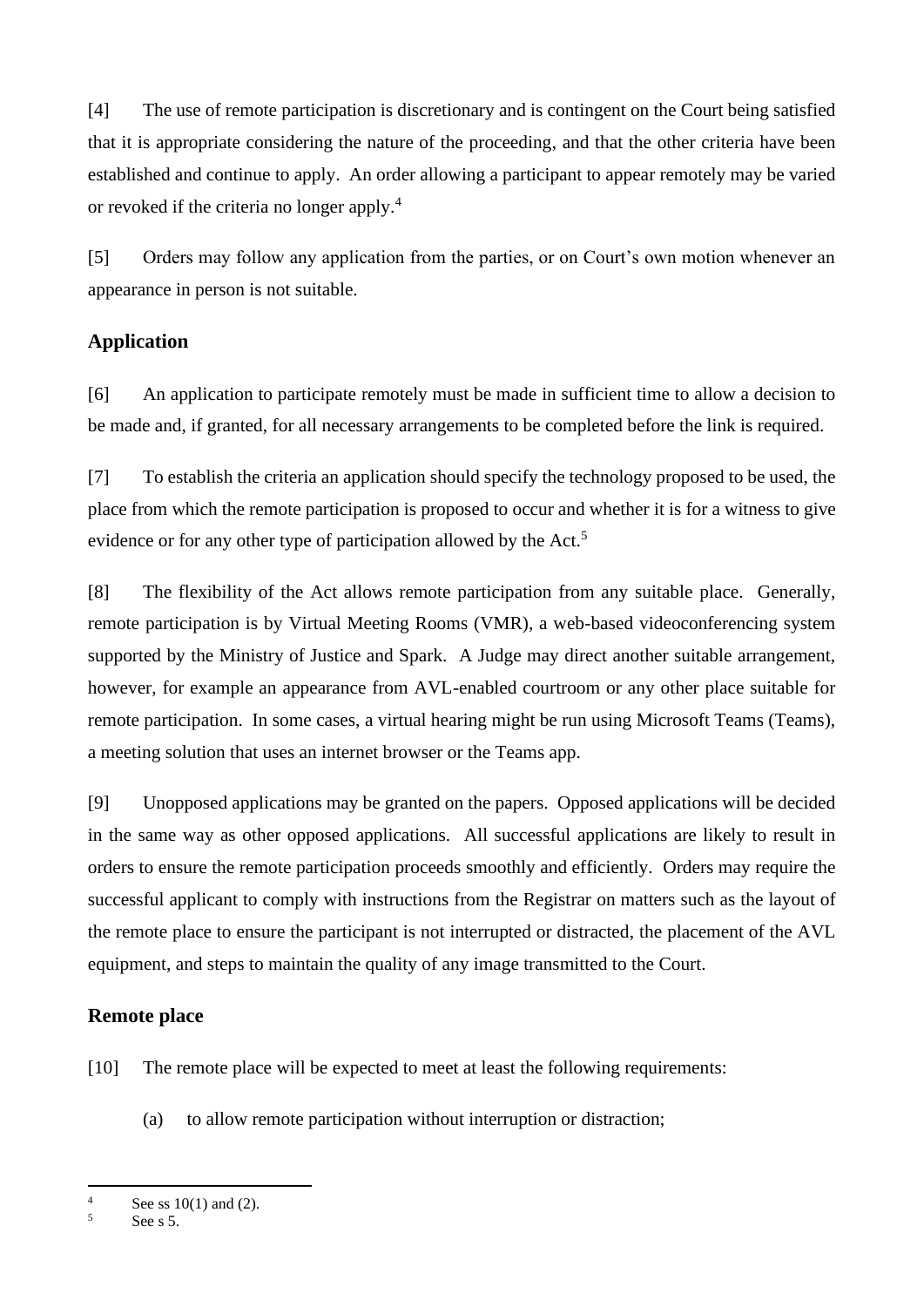- (b) be well lit to enable the Judge, and the other parties, to see the participant and the remote place at all times;
- (c) be sufficiently spacious so as to enable suitable images of the participant to be transmitted to the hearing courtroom at all times;
- (d) be available for tests to be conducted in advance of the participation taking place; and
- (e) if an oath is to be taken, that a Bible is available for use.

[11] In terms of [s 13 of the Courts \(Remote Participation\) Act 2010,](http://legislation.govt.nz/act/public/2010/0094/latest/DLM2600764.html) the place of hearing will be the Courtroom with the Registrar. The Registrar will physically be present in the courtroom.

## **Technical requirements**

[12] When the remote place is a Ministry of Justice courtroom, or another professional audio-visual provider, the Registry will ensure that the remote place satisfies all technical requirements.

[13] In cases of VMR or MS Teams appearances the Registry will need to know whether the participant will be able to meet the following requirements:

- (a) **Browser:** *For Windows* Microsoft Edge or Google Chrome (recommended but others may work; do **not** use Internet Explorer or Mozilla Firefox). *For Apple* – Google Chrome or Safari (recommended but others may work; do **not** use Internet Explorer or Mozilla Firefox).
- (b) **Connectivity:** a strong and stable internet connection (preferably broadband or Wi-Fi, otherwise any stable high-speed data connection).
- (c) **Device and hardware:** a computer or laptop with a microphone and camera; headphones with an in-built microphone (strongly recommended) or, as a minimum, you can use the device microphone with regular headphones.
- (d) **Positioning:** sit before a blank background this reduces picture distortion for other participants.

[14] If the participant cannot meet any of the above requirements, please let the Registry know immediately.

[15] The Registry may ask the participant to participate in a test call. If so: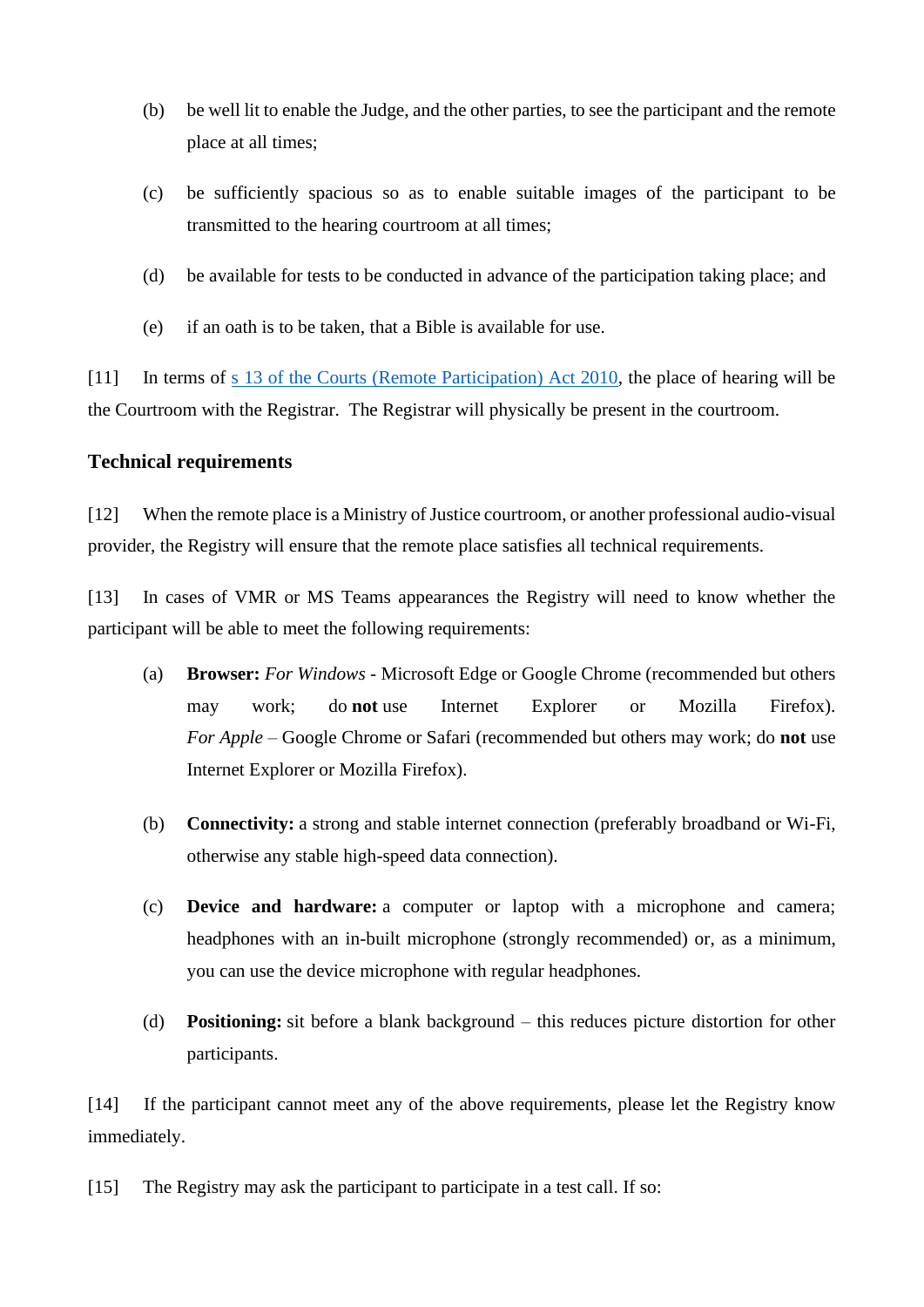- (a) VMR hearings The Registry will provide instructions and set a date and time for a test call and provide a link and a password to connect to the VMR system. The participant must copy and paste the link into their browser (see paragraph  $13(a)$  above) and press 'Enter'. They will then be able to enter the password.
- (b) Microsoft Teams hearings The Registry will send an email or Outlook calendar invitation with the Teams meeting link. The participant needs to click on the link to join the remote hearing.
- (c) They will be taken to a new screen where they will then be asked to set up their video, microphone and speakers (if they have an inbuilt microphone, camera and speakers these should be working already).
- (d) The Registry will ensure that all parties can hear and see one another and then provide a rundown of how the system works. This is a good chance for a participant to ask any questions about the VMR system or the virtual hearing itself.
- (e) No formal attire is required for the test call.

[16] The Court will need to be satisfied that the AVL link will be secure at all times.

## **Hearing**

[17] Where VMR is to be used, the Registry will let the participant know the date and time for the virtual hearing and provide them with a link and password for the VMR at the same time. Please note that this may not be the same link and password as for the test call. The link and password provided is for the participant's personal use. They must not pass it onto to someone else.

[18] If the remote hearing is by MS Teams you will be provided with a meeting link.

[19] The participants appearing remotely must connect at least 10 minutes before the hearing starts, unless otherwise advised by the Registrar. If it is a VMR hearing, the Registrar will connect at this time. The Judge or Judges will then enter the virtual hearing once the Registrar confirms that all parties are connected, with no audio-visual issue. If it is a Teams hearing, the participants will remain in the "lobby" until admitted to the hearing by the Registrar. The Judge(s) will already be in the hearing when participants are admitted.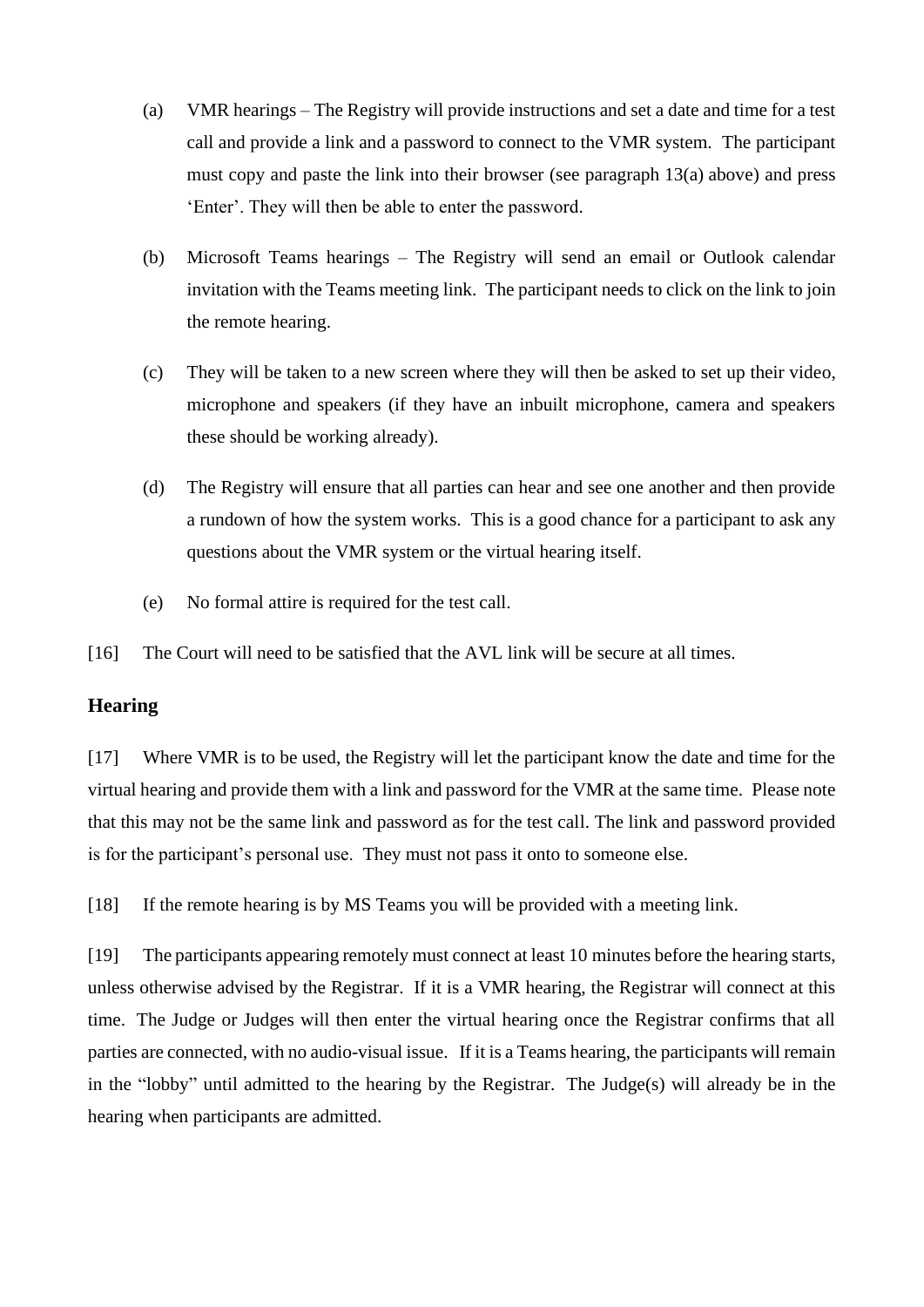[20] The Registrar will then call the case and the presiding Judge will ask representatives to enter appearances as usual. The presiding Judge will then inform participants of how the hearing is to proceed.

[21] Participants should remain alert to any deterioration in picture and sound quality and inform the Court immediately if this is impacting on their ability to participate fully in the hearing.

### **Important information**

[22] Participants appearing remotely should:

- (a) Speak directly into the microphone when addressing the Court.
- (b) Be familiar with how to mute their microphone and turn their video off.
- (c) Mute their microphone when you are not speaking.
- (d) Reduce their body movements as much as possible.
- (e) When positioning the camera on their device, be mindful of camera angles, glare from windows, and the background.
- (f) Speak more slowly than a normal courtroom pace. Speak as clearly as possible.
- (g) Note that audio cues are more important in a remote context. If their remarks are addressed to a particular person, the participant should identify them and audibly signal when they expect a response.
- (h) Attempt to find a remote site that is free from as much background noise and interruption as possible. Ensure mobile phones are on silent mode and switch off notifications on the device being used for the virtual hearing.

[23] For remote attendances, standing is not required and counsel are not required to wear gowns. Formal wear, however, is required for all participants.

[24] Any participant who wishes to display the hearing on a larger screen to a group must first obtain permission to do so from the Registry.

[25] Participants attending remotely: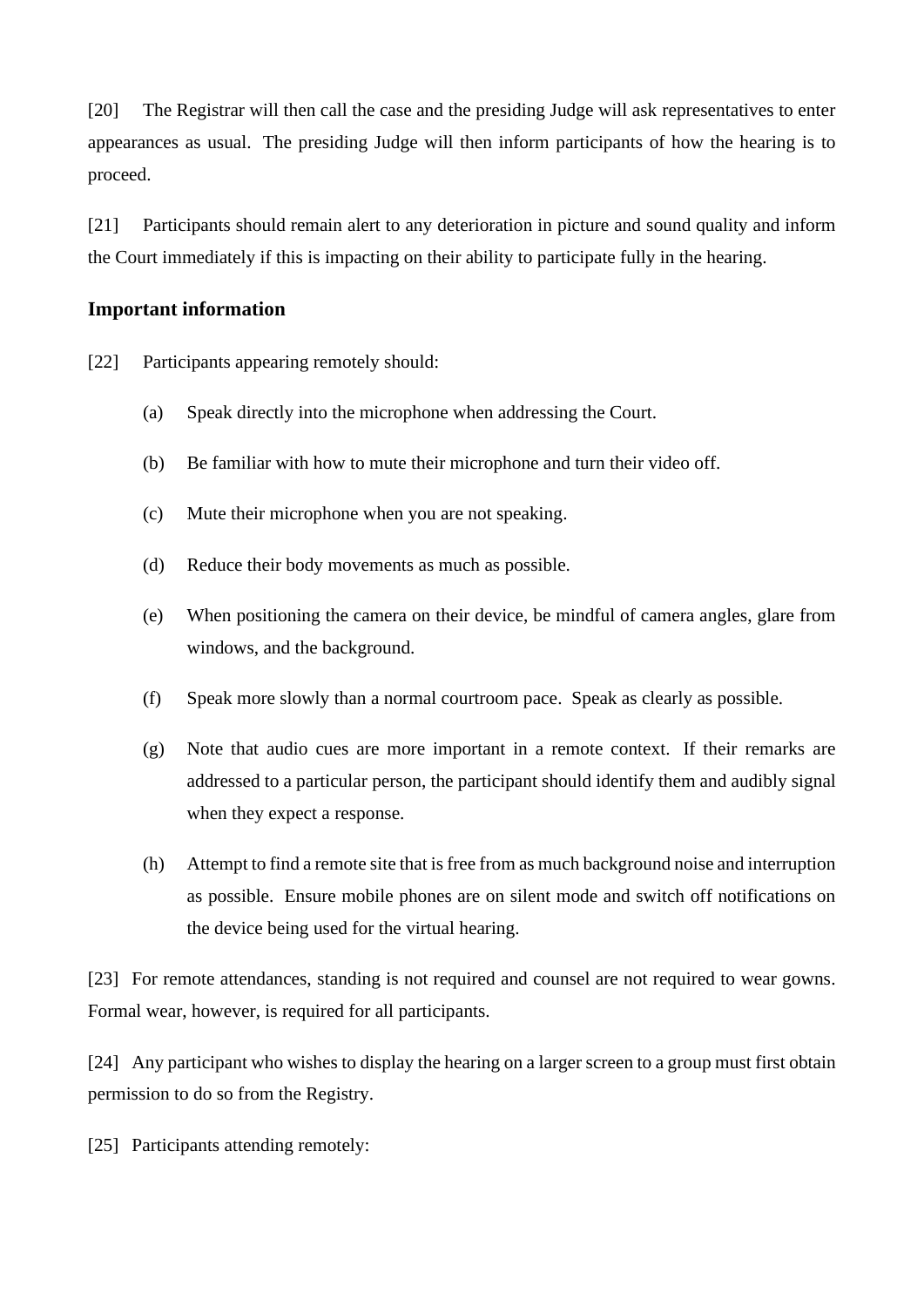- (a) Must not record the screen (video) or audio and must not take still photographs. This includes a prohibition on downloading or capturing, by any means, sounds or images from the video feed, whether by software or digital devices, including cell phones, and a prohibition on electronic sharing of any content from the hearing.
- (b) Must not publish any report of the hearing while it is in progress. This includes publishing material on any social media platform or any other media.
- (c) Must adhere to Court suppression orders. This includes a prohibition on publishing information on social media.

[26] An order allowing a person to participate in a hearing remotely is on the basis the participant will do so in accordance with this protocol and that the participant will comply in all respects with the conditions set out above. The purpose of these conditions is to preserve the integrity of the Court process and to protect the privacy of those involved in the proceeding. Failure to comply with paragraphs [17], [23], [24] and [25] of this protocol will be treated as a breach of a court order.

## **Media access**

[27] Accredited members of the media may also be permitted to view virtual hearings remotely: see the Guideline [for Remote Viewing of Hearings.](https://www.employmentcourt.govt.nz/info-guidance/media/)

#### **Requirements for remote witnesses**

[28] When an application is granted orders may be made to schedule a time for evidence to be given, to ensure the efficient use of Court time, accommodate the parties or witness, or because of time differences between places.

[29] To avoid unnecessary delays, and unless otherwise directed, a witness will usually be required to be at the remote place 10 minutes before the scheduled time for their evidence.

[30] In advance of the AVL the party calling the witness must provide them with:

- (a) an up-to-date copy of their brief of evidence; and
- (b) copies of all documents to be referred to or relied on.
- [31] All documents supplied for the use of the remote witness must:
	- (a) be identified in the same way in which they are to be identified when produced in Court;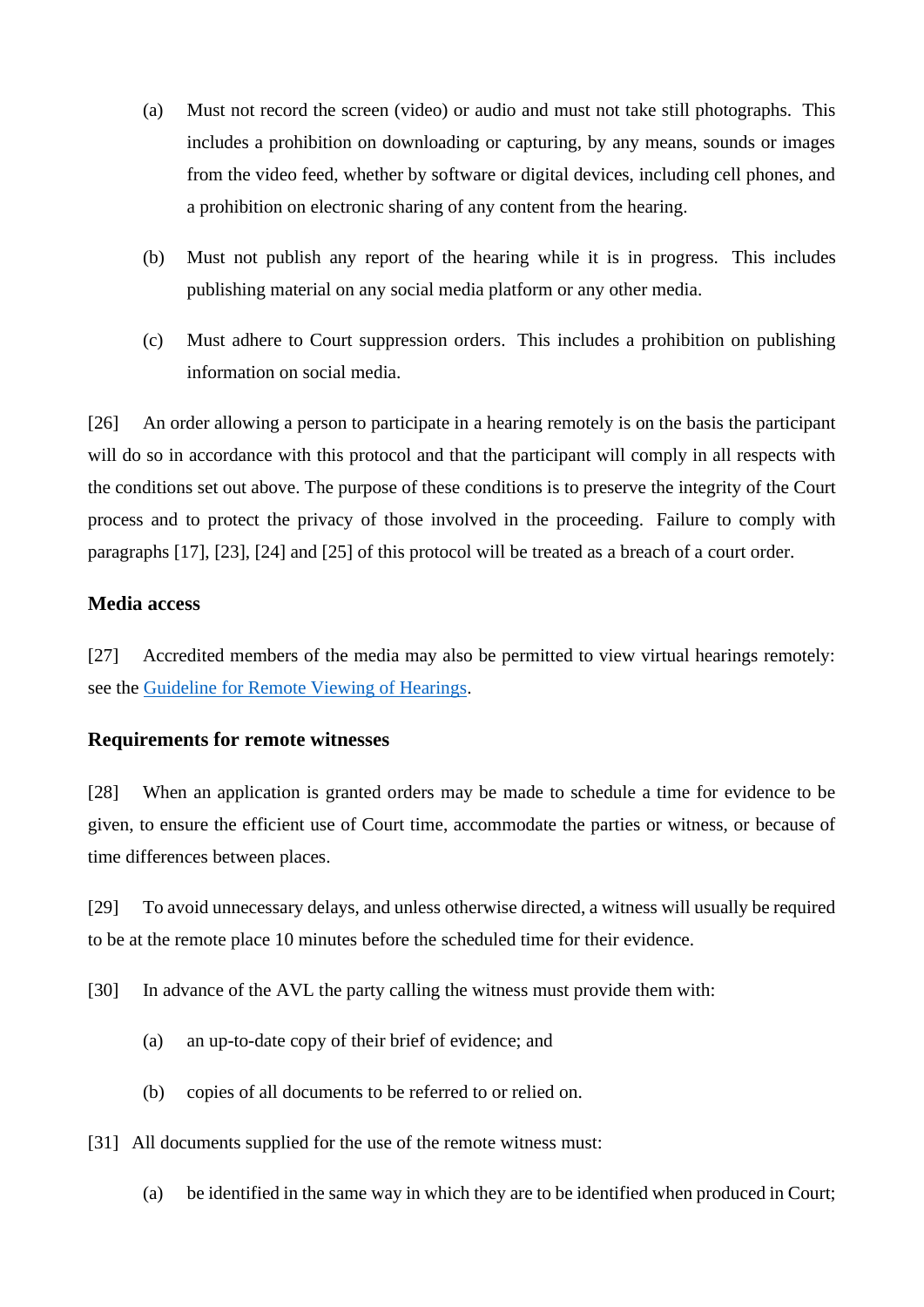- (b) not to be marked in any way by the witness unless that action is to comply with a direction of the Judge (such as where the witness is asked to mark a passage of text or to identify part of a document); and
- (c) unless the Judge directs otherwise, the party calling the witness is responsible for securing documents referred to or relied on at the remote place and sending them to the Court as soon as possible after the AVL ends.

[32] For the avoidance of doubt, if the witness is expected to refer to or rely on a lot of documents that possibility should be stated in the application so that an order may be made to require a copy of the common bundle of documents to be supplied in advance to the remote place, if necessary in digital form. 6

[33] At the end of this guideline there is a summary to be provided to a witness who is to participate by AVL. The party calling the witness must ensure that a copy of the summary is provided to the witness as soon as possible after the application has been granted.

[34] The witness giving evidence from the remote place must be informed that the AVL will only be terminated at the direction of the Judge and, once that has happened, he or she is free to leave.

# **Other requirements**

[35] During AVL or virtual hearing, the participants are taking part in a court case and will be expected to behave in an appropriate manner. In particular, the participants must not consume drink (other than water), or eat food.

[36] The remote participants may need to operate AVL equipment or an electronic device for the purposes of a VMR link but will not be able to use other electronic devices such as smart phones, iPads, tablets, or laptops at any time while participating in the hearing, except with the prior permission of the Judge.

[37] If any participant has a special need (for example a hearing impairment) the existence of that need, and how it is to be addressed, should be identified in the application to use AVL. If it is not possible to refer to the special need at that time it must be drawn to the Court's attention as soon as possible.

## **Support person**

<sup>6</sup> Se[e Employment Court Electronic Casebook Protocol.](https://employmentcourt.govt.nz/assets/Documents/Publications/Employment-Court-E-Document-Protocol-2021-FINAL.pdf)